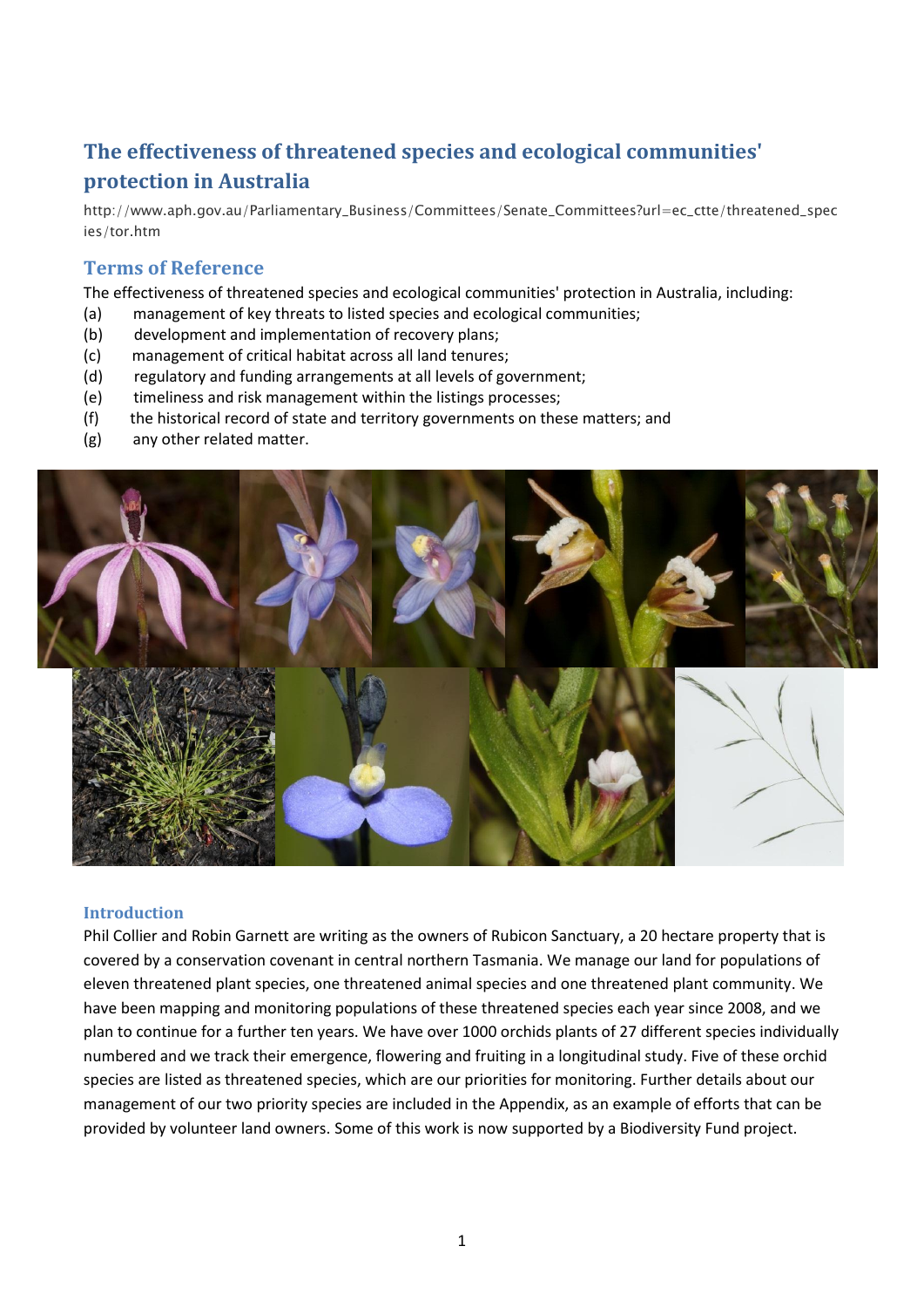#### **Submission against the terms of reference**

#### *a) Management of key threats to listed species and ecological communities;*

- 1. One key threat to listed species and ecological communities arises from alienation of natural bushland. There are several processes or initiatives that ameliorate these threats. These include covenanting of high conservation value private land and regulations surrounding environmental impact of proposed developments. These appear to be implemented with sincerity by competent people in Tasmania, where we know some of the people involved. The forestry sector has separate procedures that appear to be less robust or open to public scrutiny, although this sector is clearly open to wider scrutiny through the Tasmanian forestry peace deal.
- 2. The key threat that arises from fragmentation of the natural environment is addressed much less well, although visionary initiatives concerning landscape-scale connectivity may help.
- 3. Human-induced climate disruption is a serious key threat in the medium to long term. This is not being addressed politically with sincerity or with a realistic timetable when viewed through a scientific lens. In contrast, the scientific community is intrigued by this question with many experiments underway to understand the response of the natural environment.
- 4. A key threat is likely to arise from the many thousands of small and larger human-induced changes to the natural environment. These will most likely lead to tipping points, both small and large, where key ecological processes breakdown. Organisms and/or their inter-relationships with other organisms could very easily disappear without prior notice. Such impacts may only be noticed much later when it is very difficult or impossible to recover. Early warnings can be sounded if adequate monitoring is in place for a variety of organisms and processes, both common and scarce. There is much work of this type in progress both in the professional and voluntary sphere, and there is clear scope for integrating this into a managed information system that enables analysis of information integrated from a variety of sources. The Atlas of Living Australia (ALA) is an example of this type of information system, but the main focus of the ALA is the management of observations of specimens and populations, not on longer-term monitoring studies.

#### *b) development and implementation of recovery plans;*

We are personally well acquainted with the National Recovery Plan for *Cassinia rugata* and the joint National and Tasmanian Orchid Recovery Plan 2006-2010. See appendix for two case studies on our property. As far as we know, the Recovery Plan for *Cassinia rugata* has not been implemented. As discussed elsewhere in this document, we discovered *Cassinia rugata* on our land in Tasmania, and we now manage the largest known population, which is a serendipitous outcome for the future of this species.

The Tasmanian Orchid Recovery Plan 2006-2010 was actioned to some extent by the appointment of a project officer, but we doubt that the plan was fully funded. Even if it had been fully funded, it very doubtful that \$951 300 would be sufficient to manage 68 threatened species over a five-year period. Native orchids are especially fickle to manage as they are clearly visible above ground only for a few weeks during the flowering period, with many species favouring a particular stage of recovery from a burn or other disturbance. The Nature Conservation Plan for our property offered guidance, coordination and assistance with orchid monitoring resourced from the Recovery Plan. In reality, we have provided the management and monitoring of threatened orchids ourselves without any external assistance until a project was recently funded by the Biodiversity Fund.

We believe that the development and implementation of recovery plans, when provided, often involves well-meaning and dedicated professionals. These people often provide much more effort than is funded. The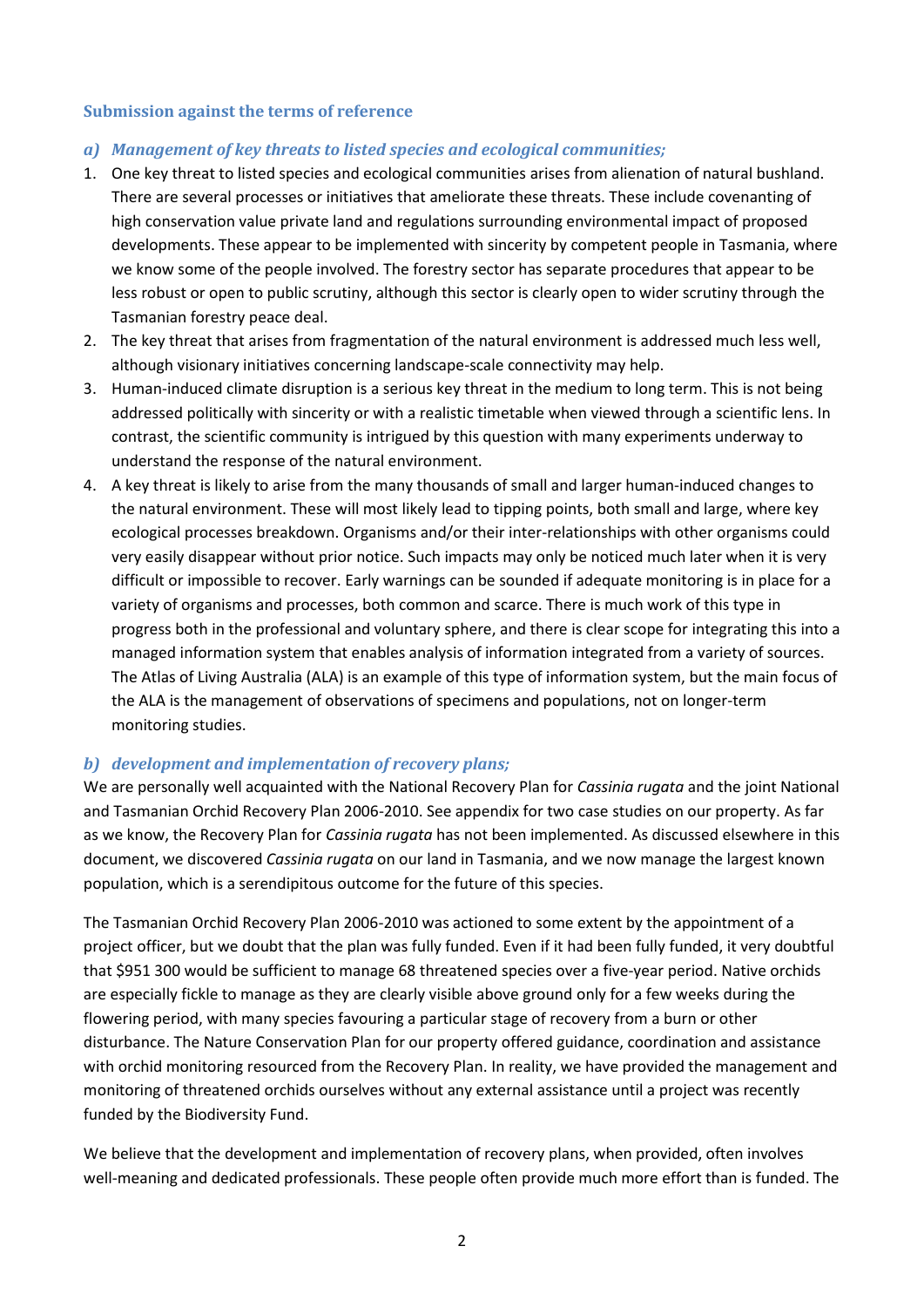current deficiency is in fully funding those plans that are created, and ensuring that all priority threatened species are covered by a plan.

#### *c) management of critical habitat across all land tenures;*

Generally, National Parks often cover large areas of infertile land that provides adequate protection for species that favour this type of country. In contrast, critical habitat, almost by definition, tends to be fertile or arable land that has been largely alienated in the past. This means that much critical habitat is in private hands, and the owners of any less-alienated remnants need to be engaged as conservation managers, or offered an opportunity to sell their land to conservation-minded new owners. Some of the critical habitat can't simply be managed by doing nothing and letting wilderness processes resume. Many species, including native orchids, require a level of disturbance to flower and fruit. Given the substantially reduced habitat available that maybe proximate to valuable built assets, any disturbance must be adequately planned and managed. If grazing is unsuitable as the disturbance method, burning is the most efficient and possibly the only feasible method for disturbing large areas in particular. Burning amongst built assets is a labour intensive exercise. When the burning is done, follow-up surveying or monitoring is required to measure the outcomes and then feed into adaptations of the management regime, another labour-intensive exercise. A weed management plan is often also required in combination with a planned burn.

#### *d) regulatory and funding arrangements at all levels of government;*

We have already commented on the State and Federal levels, where we respect staff as being sincere and competent in applying regulations, especially those people we know well in Tasmania. At the local government level, there needs to be a more consistent and comprehensive effort. Our local council, Latrobe, does not have a roadside program for recognising and signing important road verges. They have also destroyed a threatened species population in recent bridge works. This most likely arises from a lack of critical mass, with nobody qualified in a small organisation to lead and implement these tasks. If this is correct, then councils should be encouraged to team up with neighbours to ensure that important disciplines are effectively covered. We are not pointing a finger at Latrobe Council specifically; it is simply the Council for which we have personal experience.

As previously discussed, funding at the Government level is not sufficient to cover all recovery plans; either their creation or implementation. This appears to be especially stark when in the context of deliberate damage being done to publically owned or regulated natural resources. There seems to be considerable reluctance to take meaningful action against perpetrators, or to strive to obtain watertight evidence of wrong-doing where circumstantial evidence clearly exists.

#### *e) timeliness and risk management within the listings processes;*

A major barrier to the listing process is accurate and timely information about taxonomy. If a taxon is part of a species complex, even if it is well recognised as a problem, there is no process for having the issue examined and determined in any reasonable period of time. The same issue arises should specimens be found that don't conform to any described taxon, especially if there are few specimens known. Once a taxon is recognised, there are clear guidelines for listing at one of the defined ranks. Whilst the listing process is available to the public in principle, the information required to determine status is necessarily technical, with little obvious support to the public who wish to initiate the process.

#### *f) the historical record of state and territory governments on these matters; and*

As discussed above, we find generally that the professionals involved with regulating and managing threatened species are sincere and competent. There are very significant resource constraints that limit the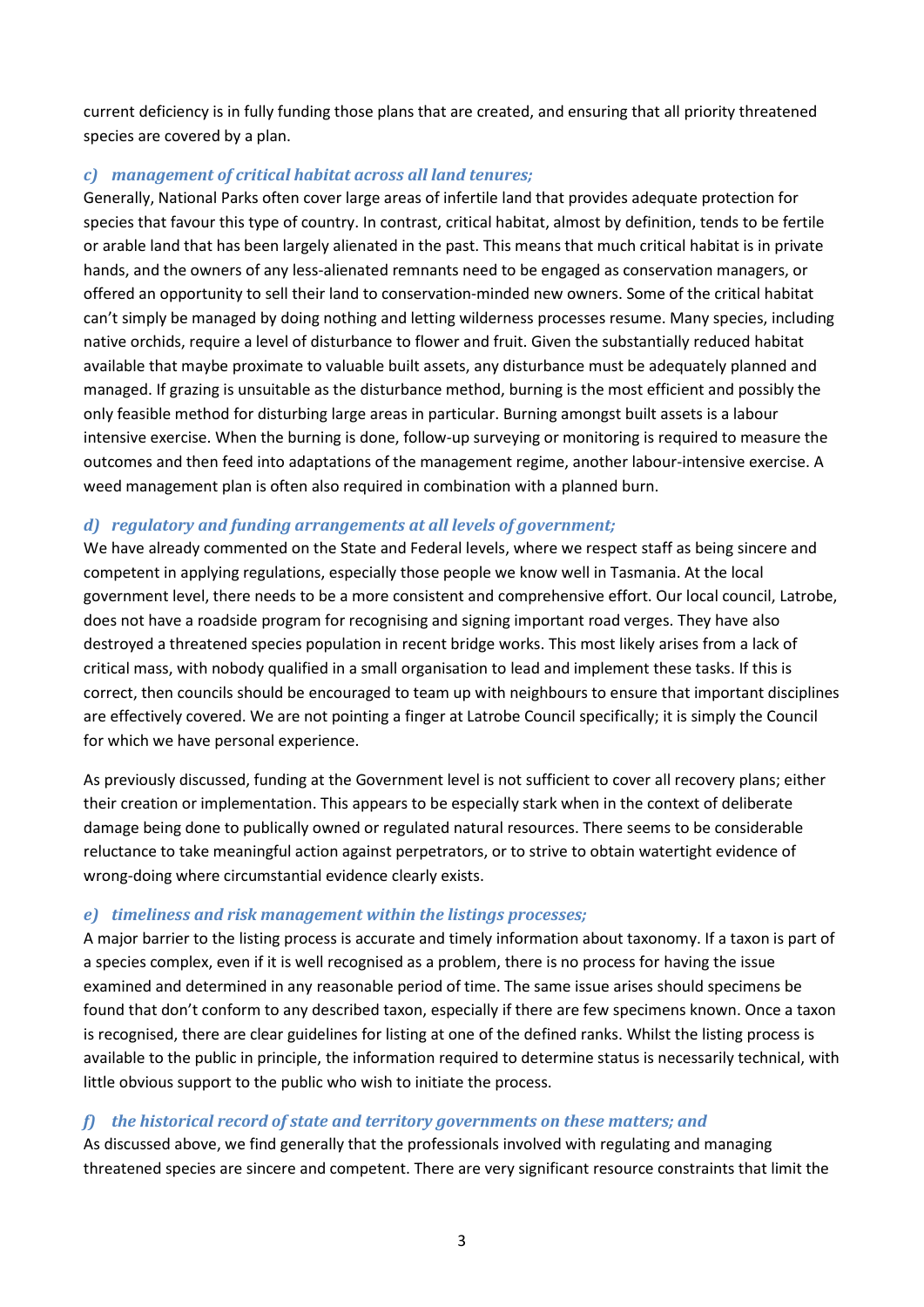ability of these people to discharge their responsibilities across the full portfolio of threatened species. This is evidenced by patchy development and implementation of recovery plans.

### *g) any other related matter.*

We conclude by integrating the discussion above into the following recommendations:

## 1. **The conservation of threatened species needs to occur in conjunction with the conservation of particular landscapes**

There are threatened species that are likely to be further threatened or even lost unless their specific management needs, such as mosaic burning and selective weeding, are carried out. Preserving and managing representative vegetation communities, while necessary, is not sufficient. Visionary projects to provide connecting corridors at a landscape scale are important to allow species to spread/move and to mitigate the effects of climate change but, unless the requirements of threatened species are managed in a targeted way, they may not persist to migrate across the landscape.

#### **2. Empower private landholders to care for threatened species**

As private landholders we are able to study and learn how to manage the threatened species on our own property. We are highly motivated to provide the best possible future for the plant populations for which we have responsibility – and we know other landholders who share our motivation.

With approximately 700 properties having conservation covenants in Tasmania alone, there is scope for private landholders to make a significant contribution to the care and protection of threatened species on their own land. We recommend that, with the endorsement of landholders and where requested, they are helped with surveys and then empowered to undertake their ongoing adaptive management, supported by relevant knowledge and management advice when requested. Voluntary land owners and managers should be fully appreciated for the efforts they provide, which is often much more intensive than can be provided by professionals in a resource constrained world.

#### **3. Fund more research into the management of threatened species**

We have found that it is important to make detailed studies of threatened species and to monitor their population numbers over successive years in order to manage their populations sustainably. Species differ in their management requirements and so the management of each species needs to be studied separately. Sometimes compromises have to be made between the requirements of different threatened species, or between threatened species and threatened communities.

There is a general lack of knowledge about the management requirements of many threatened species and the best ways to resolve conflicting requirements. We advocate that more research funding be provided especially to fill gaps where voluntary efforts are not available.

## **4. More staff should be funded to give advice, to monitor populations and to enforce regulations about threatened species**

Currently there are only two part time positions for botanists in the Threatened Species Unit of DPIPWE to cover the whole of Tasmania. We recommend that this number be increased so that expert staff can work with private landholders in identifying and caring for threatened species as well as carrying out their important public role on a State-wide basis.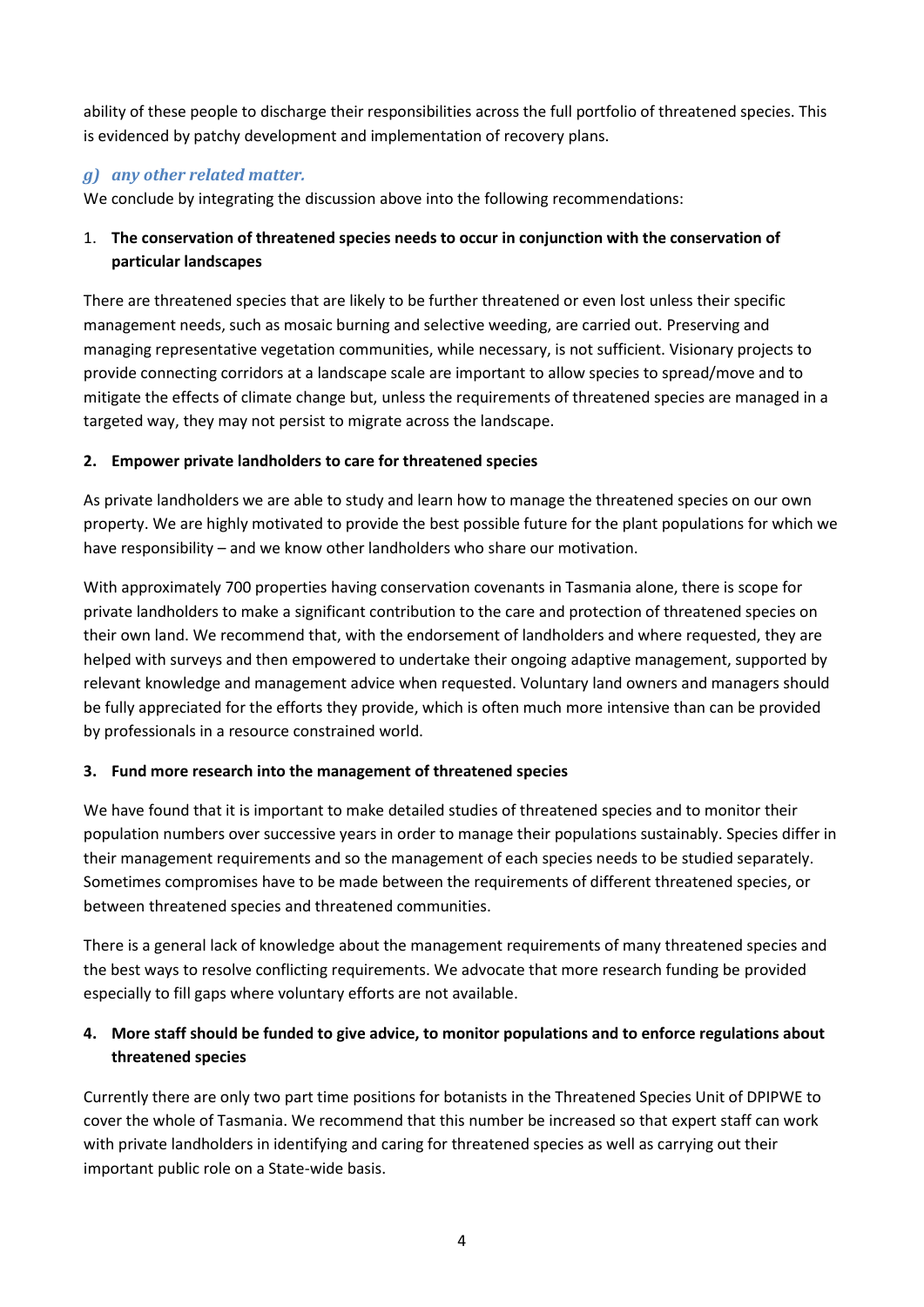## **Appendix: Findings from longitudinal and cross-sectional case studies of threatened species at Rubicon Sanctuary**

The following case studies illustrate some of the management requirements of threatened species that we have discovered in distinct areas on our property. They also exemplify a way that private landholders can support efforts to protect threatened species. We implement adaptive management plans for each species separately. These species might easily not survive if a broad acre approach to management were taken.

#### **1.** *Prasophyllum limnetes***, the marsh leek orchid**

*Prasophyllum limnetes*, the marsh leek orchid is listed as Critically Endangered nationally under the



Environment Protection and Biodiversity Conservation Act 1999 and Endangered in Tasmania under the Threatened Species Protection Act 1995. *Prasophyllum limnetes* is only known with certainty from a population on our property.

Our studies of *Prasophyllum limnetes* at Rubicon Sanctuary show that the plants' vigour (as measured by leaf width) is greatest in the spring following disturbance by slashing or burning the previous autumn. Vigour declines progressively in subsequent years. Instances of successful flowering declined markedly and ceased completely for the *P. limnetes* population in the third year after burning. Our current management strategy is to burn patches of their grassy sedgeland

habitat on a three to five year cycle; to hand weed the area; and to cage some individual plants to prevent them from browsing animals. We are experimenting to see whether slashing is as effective as burning in promoting flowering. We are also alert to the possible influence of weather (e.g. drought) where this can be teased out from the data that we are collecting.

*Prasophyllum limnetes* was described in 2006 from relatively few specimens and its exact location was not known with certainty. One of our first tasks was to more clearly delineate the population we found from the similar species *Prasophyllum rostratum* that also grows at our property. This was reported by Phil Collier as "*Prasophyllum limnetes* D.L.Jones in Tasmania: Further Evidence" in *The Tasmanian Naturalist* vol. 133 (2011, pp. 15–21).